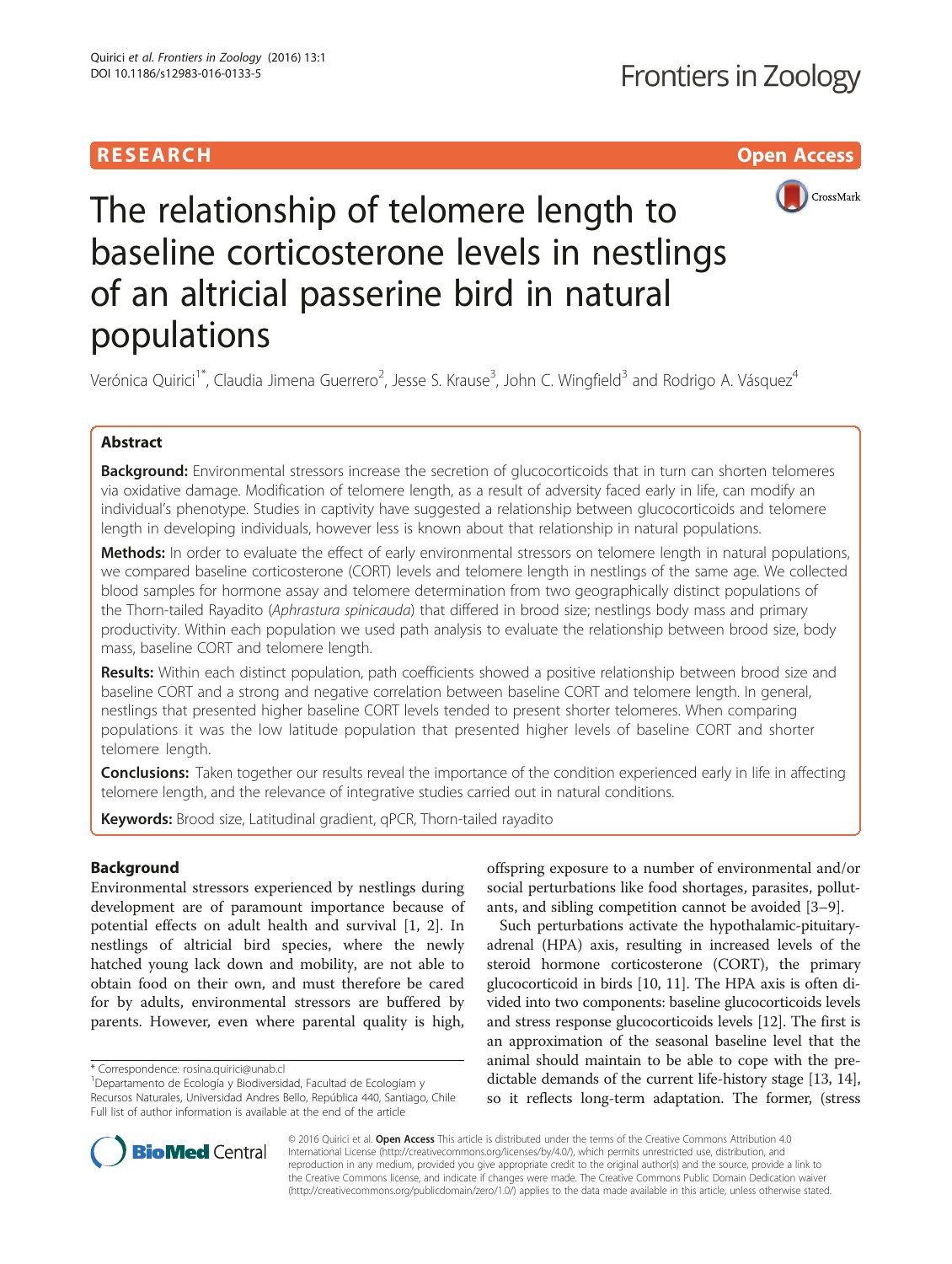<span id="page-1-0"></span>response: the increase in baseline glucocorticoids levels to the level reached in 30 min) best reflect short-term plastic responses to environmental perturbations [\[15](#page-9-0)]. Elevated levels of CORT during development can have adverse effects on growth, behaviour, metabolic rate, cognitive ability, and the immune system [\[16](#page-9-0)–[22](#page-9-0)], with potentially negative consequences for the individual later in life [[23](#page-9-0)]. Elevated levels of CORT can furthermore negatively affect the metabolic system of the organism via increased oxidative damage by reactive oxygen species (ROS), which are an unwanted product of metabolism [\[24](#page-9-0), [25\]](#page-9-0). As the nucleobase guanine is a major oxidation target for ROS, the (TTAGGG)n repeats that constitute vertebrate telomeres are particularly vulnerable to oxidative attack [[26\]](#page-9-0).

Telomeres are chromosome caps, made of non-coding DNA repeats and associated proteins that protect the terminal ends of linear chromosomes (reviewed by [\[27](#page-9-0)]). They are essential to genome integrity because they protect chromosomes from degradation and help to ensure proper replication processes [[28\]](#page-9-0). When telomeres reach a critical shortness, further cell division can damage coding DNA and so cells stop dividing and enter a state of replicative senescence or undergo programmed cell death [[29](#page-9-0), [30](#page-9-0)]. Consequently, telomere length appears to predict remaining lifespan in a variety of taxa [[31](#page-9-0)–[40](#page-9-0)].

It used to be thought that telomere loss (telomere shortening) occurred at a constant rate in individuals, and telomere length could therefore act as an internal 'mitotic clock' to measure the chronological age of organisms in the wild [[41\]](#page-9-0). However, telomere lengths may vary between individuals of the same age due to variation in telomere inheritance [[42, 43](#page-9-0)] but more importantly due to the rate by which telomeric base pairs are lost following oxidative stress [[44](#page-9-0), [45](#page-9-0)]. In addition, telomere loss occurs at a higher rate early in life when growth and development are still occurring [[46](#page-9-0)–[48](#page-9-0)]. Thus, environmental conditions early in life are an important factor in determining telomere lengths in adulthood [[49](#page-9-0)] and subsequently survival (e.g. [\[37](#page-9-0)]).

For instance, Haussman and collaborators [\[50\]](#page-9-0) observed that chicks of the domestic chicken (Gallus domesticus) exposed to experimentally increased CORT levels (via CORT injected eggs) had a higher frequency of shorter telomeres compared with control birds and low CORT treatment, at the age of 21 days old. Recently, Tissier and collaborators [[51](#page-9-0)] chronically treated pre-laying zebra finch females (Taeniopygia guttata) with CORT (via CORT injections) and observed that CORT treatment decreased growth rate in male chicks and increased rate of telomere loss in mothers and female offspring.

These studies have helped in the understanding of the complex relationship between stress (CORT and oxidative stress) and telomere length in individuals in captivity during their development. In order to evaluate if this relationship exists in natural conditions, we analysed baseline CORT and telomere length in nestlings of the same age in the altricial passerine, the Thorn-tailed Rayadito (Aphrastura spinicauda).

The Thorn-tailed Rayadito Aphrastura spinicauda (Furnariidae: Passeriformes) is an insectivorous and endemic species of the South American temperate forest [[52\]](#page-9-0). The Thorn-tailed Rayadito has a socially monogamous mating system where both members of the pair contribute to nest building, incubation, and feeding of nestlings [\[53](#page-9-0)]. They are small (11 g) and lay one clutch per breeding season during the austral spring [\[54\]](#page-9-0). Eggs are laid on alternate days and the Thorn-tailed Rayadito postpones incubation until after the clutch is complete. The nest construction period lasts 6–15 days, the incubation period lasts 9–15 days and fleding occur at 20– 21 days old. On day 13 nestling attained asymptotic size with respect to tarsus, bill length and body mass, but not with respect to wing length [[54\]](#page-9-0). Clutch size varies latitudinally with a mean of 2.5 eggs observed in the low latitude population (North, 30 °S), and a mean of 5.5 eggs in the high latitude population (South, 55 °S) [[55](#page-9-0)] (Table 1), a life-history trait that can influence baseline CORT levels (at bigger brood size, higher baseline CORT level [[56, 57](#page-10-0)]). In addition, nestling of the high

Table 1 Geographical origin, climatic data, values of reproductive function (e.g. clutch size) and biometry (mass of nestlings) for two populations of Rayaditos during the study year 2012

|                  | Population Precipitations (SD) Coefficient Temperature (SD) Coefficient of | of variation |        | variation |                    | DMi (SD) Coefficient of variation Clutch size Nestling mass |            |              |
|------------------|----------------------------------------------------------------------------|--------------|--------|-----------|--------------------|-------------------------------------------------------------|------------|--------------|
| North            | 124.63                                                                     | 1.23         | 11.18  | 17.31     | 0.45(0.34)         | 120.64                                                      | 2.44(0.64) | 12.75 (1.88) |
| $(33^\circ S)$   | (1.83)                                                                     |              | (1.89) |           |                    |                                                             |            |              |
| South            | 318.35                                                                     | 0.57         | 4.35   | 9.45      | $2.10(1.13)$ 12.00 |                                                             | 4.69(0.89) | 14.66 (1.25) |
| $(55^{\circ} S)$ | (1.50)                                                                     |              | (4.12) |           |                    |                                                             |            |              |

The de Martonne (DMi) aridity index was calculated following di Castri and Hajek (1976), based on the average of monthly temperatures and precipitation. The index is low in hot, dry deserts (low productivity) and high in cool, wet areas (high productivity). The mean annual temperature (calculated as the average of the monthly temperatures) and total annual precipitation are reported. The variances of precipitation ( $\sigma^2$  P) temperature ( $\sigma^2$  T) and de Martonne index ( $\sigma^2$  DMi) were estimated from the mean of monthly values

DMi Martonne aridity index, Clutch size number of eggs, Nestling mass (g) weight of nestlings at 13 days old Climatic data were collected from < [http://www.ceazamet.cl,](http://www.ceazamet.cl) <http://www.meteochile.gob.cl/>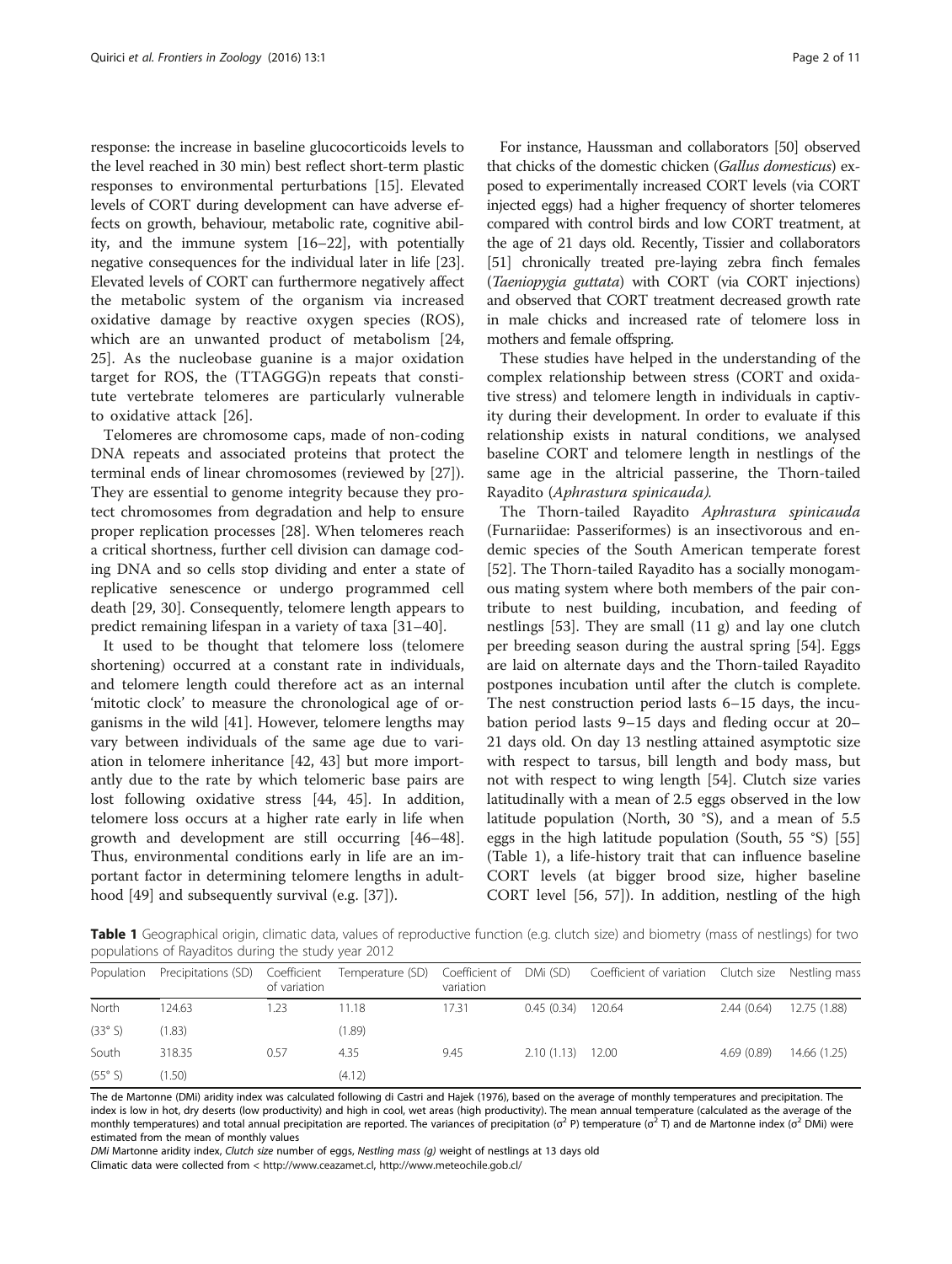latitude population presents higher body mass, a condition that can influence baseline CORT (at lower body mass, higher baseline CORT level [[58\]](#page-10-0)) (Table [1](#page-1-0)). Finally, the low latitude population presents lower annual temperatures, higher annual precipitations and higher productivity than the high latitude population (Table [1](#page-1-0)). Because of these differences in ecological characteristics, brood size and nestling body mass, we investigate (i) whether the magnitude of the relationship between baseline CORT and telomere length vary in each population in relation to brood size and nestling body mass (path analysis); and (ii) whether nestling of the two population differed in baseline CORT levels and telomere length.

### **Methods**

## The study population

Because Thorn-tailed Rayaditos are secondary cavity nesters [\[52](#page-9-0)] they easily adopt to nesting in artificial boxes. As part of a long-term study, we have monitored nest boxes in different populations throughout Chile [[55\]](#page-9-0). In the present study we compared baseline CORT levels and telomere length in the two populations at the extremes of the geographic distribution (Fig. 1). The low latitude population in our experiment, and the northern limit of the species distribution, is located in Fray Jorge National Park (30°38' S, 71°40' W), which is a relic forest composed mainly of Olivillo (Aextoxicon punctatum),

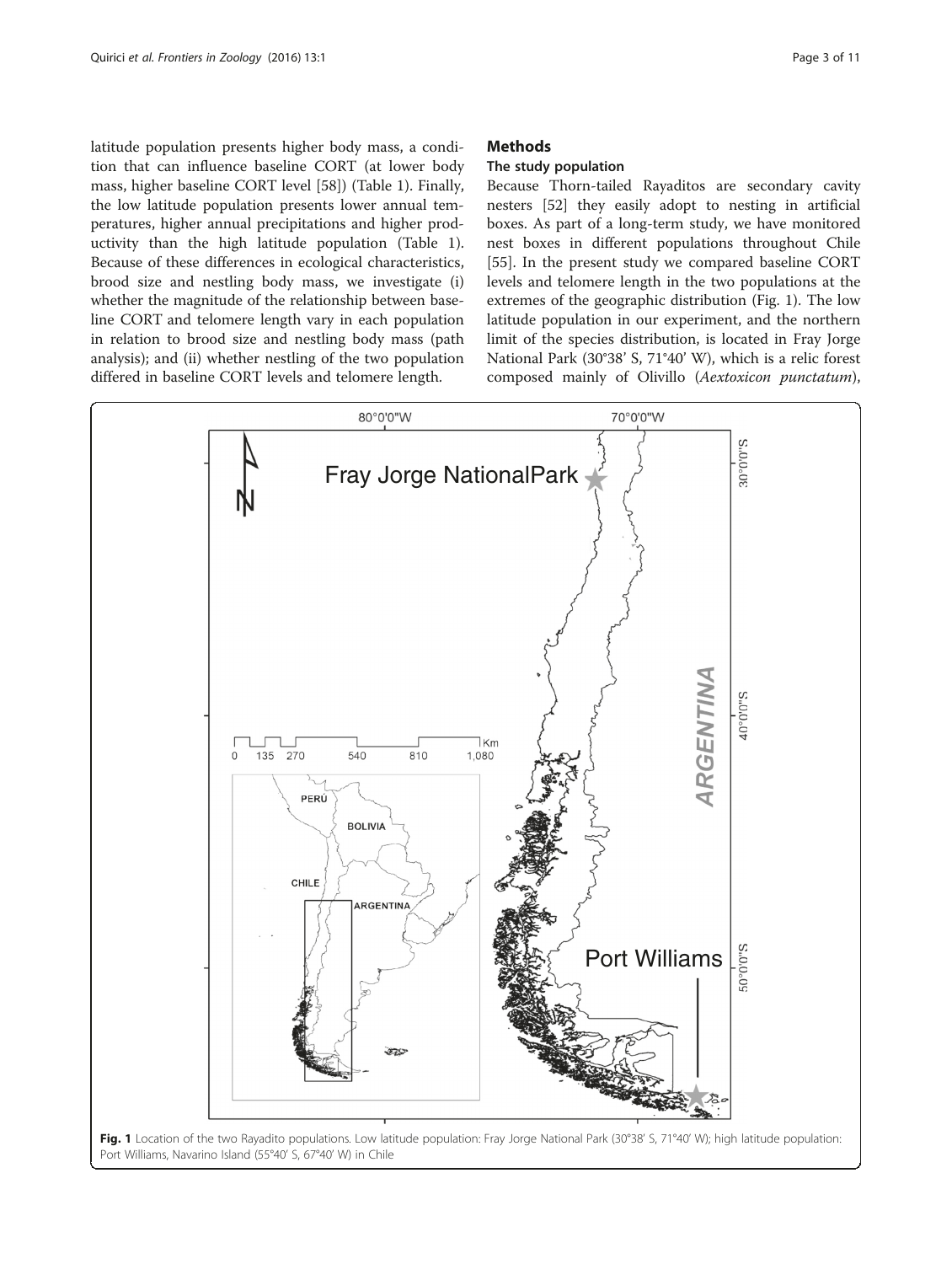occurring in patches at the top of the coastal mountain range, where fog-induced microclimatic conditions allow the forest to exist in this semiarid region. Our high latitude population, is located in Navarino Island (55°4' S, 67°40' W). At this site, the vegetation is characterized by deciduous Magellanic forest, whose characteristic species are Lenga Beech (Nothofagus pumilio), and Ñirre Beech (Nothofagus antarctica).

## Monitoring, capture procedures and blood sampling

Each year nest boxes were monitored on a weekly basis until they were occupied, at which point the frequency of monitoring was increased to detect lay (date of first egg) and hatch dates (hatching synchrony). All nestlings were removed from the nest at 12–14 days post-hatch to have blood samples between 7:30 am and 12:30 pm. Nestlings were removed individually, carried away from the nest (20–40 m) and a small blood sample (approximately 50  $\mu$ L) was obtained by puncturing the brachial vein with a sterile needle and extracting blood into heparinized micro-hematocrit capillary tubes and banded with individual metal bands (National Band and Tag Co., Newport, Kentucky, USA, or Split Metal Bird Rings, Porzana Ltd, UK or with a numbered band provided by the Servicio Agrícola y Ganadero (SAG), Chile). Each nestling was located in a clutch bag and a subsequent nestling was removed and similarly processed. In order to minimize blood sampling time, we weighted nestling after all nestlings were blended. Samples were stored on ice until the end of the sampling period (maximum of 5 h) and were then centrifuged for 5 min at 8000 rpm to separate the plasma from the red blood cells. The plasma was aspirated with a Hamilton syringe and stored (at − 20 °C) until assayed for total CORT content (University of California, Davis). The red blood cells were stored in FTA Classic Cards (Whatman®) for subsequent molecular sex determination. As CORT levels are known to rise after 3 min in adults, we performed Pearson correlation between the time of sampling relative to the initial nest disturbance (first chick removed) and baseline CORT on each nestling within each nest box. CORT levels did not increase with sampling times in the low latitude population  $(r = 0.032, P = 0.88)$ , which ranged from 45 to 1320 s and in the high latitude population ( $r = 0.16$ ,  $P = 0.56$ ), which ranged from 50 to 1500. In addition, because baseline CORT levels can drop between the periods we took blood samplings (7:30 to 12:30), we correlated the time at which we took blood samplings of a nest box with the mean baseline CORT levels to each nest box. Mean baseline CORT levels did not increase with sampling times in the low latitude population ( $r = 0.024$ ,  $P = 0.94$ ) or in the high latitude population ( $r = 0.14$ ,  $P = 0.66$ ). A total of 93 blood samples were collected, 33 from the low latitude population (12 nest boxes) and 60 from the high latitude population (13 nest boxes). This study was carried out with the permission of SAG and the Corporación Nacional Forestal (CONAF), Chile.

#### Molecular sexing

Because Thorn-tailed Rayadito nestlings present an absence of sexual dimorphism we used a previously described molecular sexing method [\[55\]](#page-9-0). Briefly, DNA was extracted using a commercial kit (QIAGEN Inc., Valencia, CA). The sex of nestlings was determined using 2550 F and 2718R primers [\[59\]](#page-10-0). Polymerase Chain Reaction (PCR) products were run in 1 % agarose gels, pre-stained with ethidium-bromide, and detected in a Fluorimager (Vilber Lourmat). Birds were sexed as females (heterogametic: WZ) when the CHD1W of 450 bp and CHD1Z of 600 bp fragments were amplified, and identified as males (homogametic: ZZ) when only the CHD1Z of 600 bp fragments were present.

#### Hormone assay

Plasma concentrations of CORT were determined using a direct radioimmunoassay. To determine the efficiency of steroid extraction from the plasma, 2000 cpm of tritiated CORT was added to all samples and incubated overnight. Steroids were extracted for 3 h from the plasma using freshly re-distilled dichloromethane. The aspirated dichloromlethane was dried using a stream of nitrogen at 35 °C. Samples were reconstituted in phosphate-buffered saline with gelatin. All samples were run in duplicate, intra-assay variation for CORT was 9.20 %, inter-assay variation was 9.28 %.

#### Telomere determination

Telomeres were determined using a real-time quantitative PCR technique validated for birds [\[60](#page-10-0), [61](#page-10-0)]. After extracting genomic DNA (as described in 'Molecular sexing' above), we quantified the purity of the DNA using a Nanodrop 1000 spectrophotometer (Thermo Scientific). We followed the protocol described by Angelier and collaborators [\[39\]](#page-9-0). A control single-copy gene (glyceraldehyde-3-phosphate dehydrogenase, GAPDH) was amplified using the primers GAPDH-F (5'-TGACCACTGTCCAT GCCATCAC-3') and GAPDH-R (5'TCCAGACGGCAG GTCAGGTC-3'). Telomere primers were Tel1b (5'-CG GTTTGTTTGGGTTTGGGTTTGGGTTTGGGTTTGG GTT-3') and Tel2b (5'-GGCTTGCCTTACCCTTACC CTTACCCTTACCCTTACCCT-3. qPCR for both telomeres and GAPDH was performed using 4 ng per reaction. Both the telomere primers (Tel1b and Tel2b) and the GAPDH primers (GAPDH\_F and GAPDH\_R) were used at a concentration of 400 nM (Tel1b and GAPDH\_F) and 900 nM (Tel2b and GAPDH\_R), in a final volume of 20 ul containing 10 ul of Brillant II SYBER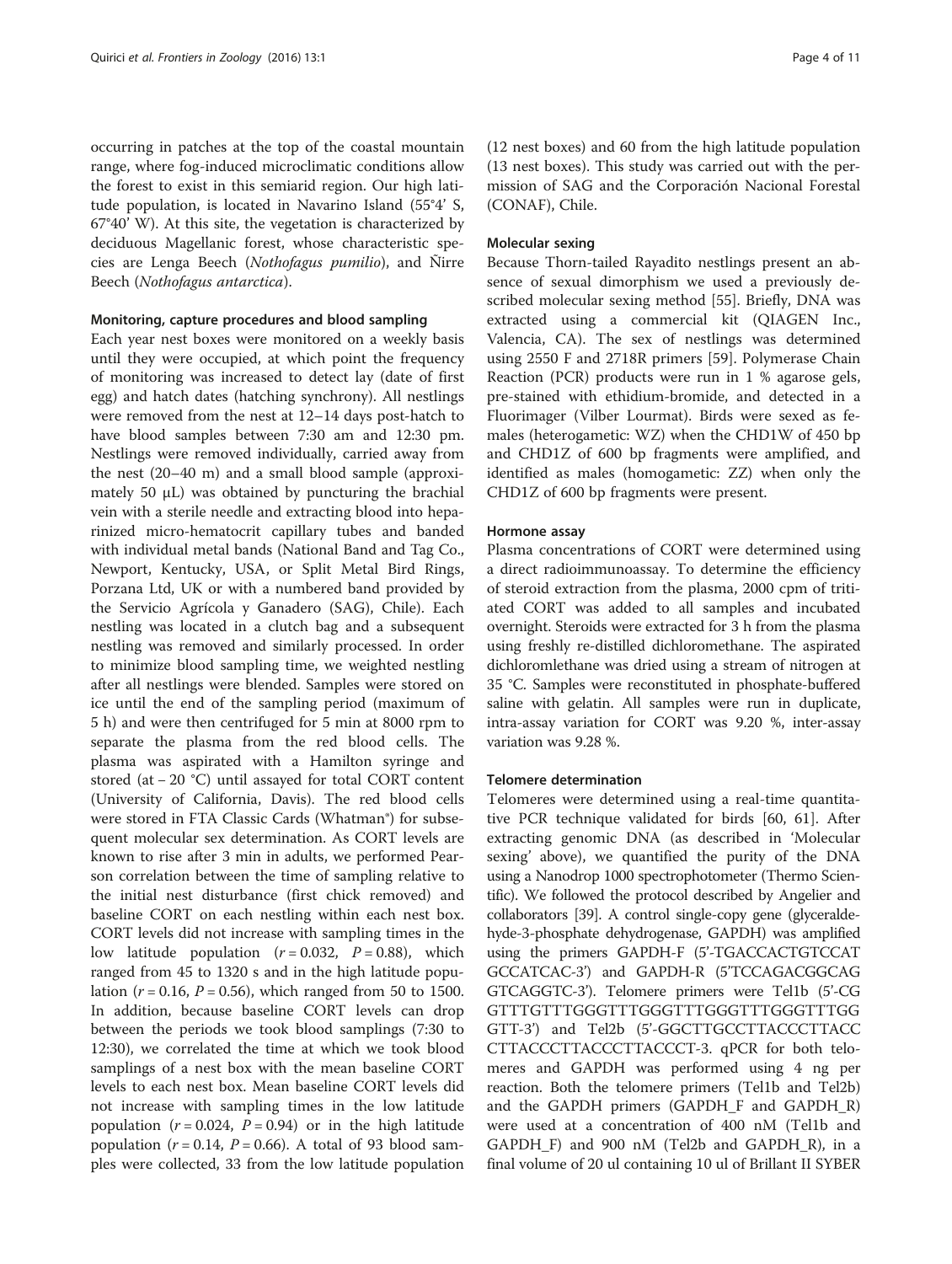Green qPCR Master Mix (Stratagene, La Jolla, CA, USA). Then the forward primer (GAPDH\_F or Tel1b), the reverse primer (GAPDH\_R or Tel2b) and a reference dye was added to the 2x Brilliant II SYBR Green master mix in this specific order. After gently mixing the reaction, the Rayadito DNA was added and the reaction mixed. Telomere and GAPDH real-time amplifications were performed in two different plates using a Step-One™ Real-Time PCR System (Life Technologies, USA). We used PCR conditions as follow: 20 s at 95 °C followed by 30 cycles of 3 s to 95 °C, 10 s to 54 °C and 20 s at 60 °C. GAPDH PCR conditions were 20 s at 95 °C followed by 40 cycles of 3 s to 95 °C, 10 s to 62 °C and 20 s at 60 °C.

To test the efficiency of each PCR reaction (accepted efficiency range  $100 \pm 15$  %), a standard curve was produced in every 48 well plate by serially diluting a pool of Rayadito DNA (80, 40, 20, 10, and 5 ng ml  $^{-1}$ ) and by running it in triplicate. To be able to compare measurements among plates, one individual was used as a reference and run in triplicate on every plate. The threshold  $C<sub>t</sub>$  of this reference sample was then calculated for each plate; the  $C_t$  of a DNA sample is the fractional number of PCR cycles to which the sample must be subjected in order to accumulate enough products to cross a set threshold of magnitude of fluorescent signal. All other samples were run in duplicate on the plates, and mean values per plate were used to calculate relative T/S ratios for the target individual relative to the reference individual using the formula  $2^{\Delta\Delta\text{C}t}$ , en where  $\Delta\Delta C_t = (C_t \text{ Tel} - C_t$  $GAPDH)_{reference}$  - (C<sub>t</sub> Tel - C<sub>t</sub> GAPDH)<sub>target</sub> . Quantitative PCR was performed a minimum of two times (i.e. two telomere and two GAPDH plates) for each sample, and mean T/S ratios were used in the statistical analyses. The mean intraplate coefficient of variation was 3.32 per cent for the  $C_t$  values of GAPDH assays and 4.79 per cent for the  $C_t$  values of telomere assays.

#### Statistical analyses

To examine the relationship between telomere length and CORT levels, we correlated these variables performing a path analysis [[62](#page-10-0)]. Because baseline CORT can be affected by brood size [\[56](#page-10-0), [57\]](#page-10-0) and body mass [\[58\]](#page-10-0) we included these variables in the analysis. In order to avoid pseudoreplication (sibling belong to the same nest box) we calculated mean values of baseline CORT and telomere length for each nest box and used these values in the path analysis.

We examined the effects of population (two levels – fixed effect) and sex (two levels – fixed effect) on baseline CORT (ng/ml) and on telomere length using linear mixed effect models (LMM). Variance components were estimated using restricted maximum likelihood. Brood size was included as a random factor and the nest was included as a random factor to control for siblings

(pseudoreplication). Because baseline CORT level could be correlated with body mass (lower body mass, higher baseline CORT level, refer 58], we included body mass as a covariate. We chose weight instead of the residuals between tarsus length and body weight [[63\]](#page-10-0), because it has been proposed as a better predictor of body condition [\[64\]](#page-10-0). CORT levels, body mass and telomere length were logarithmically transformed prior to analysis to fit assumptions of normality for parametric tests. All statistical tests were two-tailed and conducted using IBM SPSS Statistics 20. Data are reported as mean ± SD.

#### Results

We tested the hypothesis that brood size affects baseline CORT and how this affects telomere length. In addition we tested the hypothesis that brood size affects body mass and how this affects baseline CORT. Finally we tested the hypothesis that brood size affects telomere length. In the low latitude population, brood size had a negative effect on body mass ( $pc = -0.34$ ) and body mass had a negative effect on baseline CORT ( $pc = -0.58$ ) (Fig. [2\)](#page-5-0). Brood size had a positive effect on baseline CORT ( $pc = 0.50$ ) (Figs. [2](#page-5-0) and [3\)](#page-5-0). The path coefficient between baseline CORT and telomere length had a strong and negative effect ( $pc = -0.72$ ) (Figs. [2](#page-5-0) and [4](#page-6-0)) and represents the effect of baseline CORT on telomere length for a given brood size, not the overall effect of baseline CORT on telomere length.. In the high latitude population brood size had a negative effect on body mass ( $pc = -0.56$ ) and body mass had a negative effect on baseline CORT ( $pc = -0.20$ ) (Fig. [2](#page-5-0)). Brood size had a strong and positive effect on baseline CORT ( $pc = 0.50$ ) (Figs. [2](#page-5-0) and [3\)](#page-5-0). The path coefficient between baseline CORT and telomere length had a strong and negative effect  $(pc = -0.81)$  (Figs. [2](#page-5-0) and [4](#page-6-0)).

Rayaditos from the low latitude population presented higher levels of baseline CORT than their high latitude counterparts  $(F_{1,12,99} = 4.76, p = 0.05)$  (Fig. [5](#page-6-0)). There was no effect for sex alone  $(F_{1,74.69} = 0.04, p = 0.85)$ , effect from body mass  $(F_{1,59,27} = 1.71, p = 0.19)$ , or an interaction between population and sex  $(F_{1,76.81} = 2.07,$  $p = 0.15$ .

Telomere length of nestlings of the same age tends to be shorter in the low latitude population ( $F_{1,18,74} = 3.69$ ,  $p = 0.07$ ) (Fig. [6\)](#page-7-0). There was no effect of sex (F<sub>1,76.72</sub> = 0.74,  $p = 0.39$ ), effect from body mass ( $F_{1,67.70} = 0.04$ ,  $p = 0.85$ ) or an interaction between population and sex  $(F_{1,77.03} = 0.15, p = 0.69)$ .

#### **Discussion**

The objective of our study was to evaluate the relationship between baseline CORT and telomere length in nestlings of the Thorn-tailed Rayadito of the same age from two populations that differed in ecological and life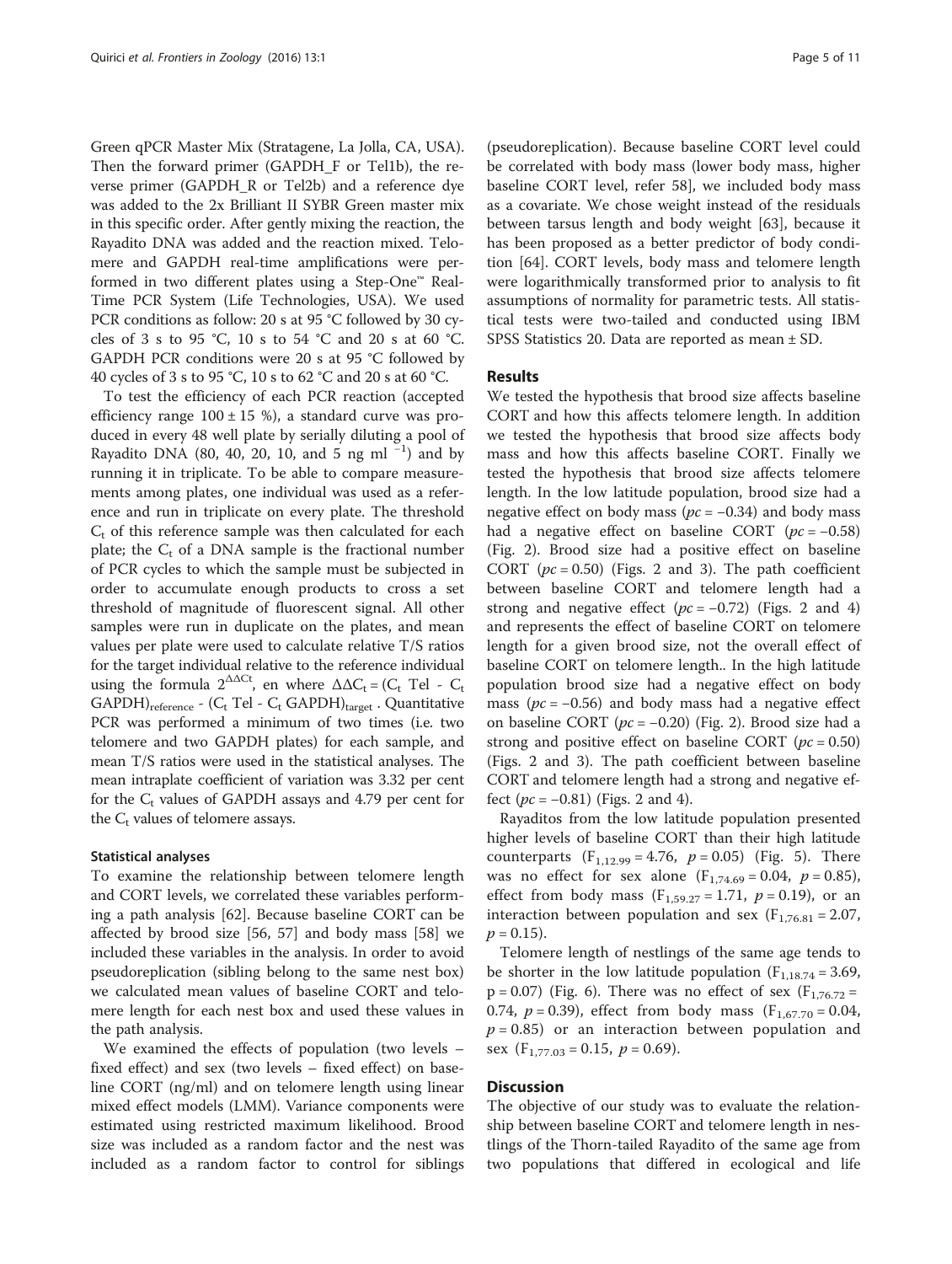<span id="page-5-0"></span>

history characteristics. Within population we observed a direct and negative relationship between baseline CORT levels and telomere length (see bellow); between populations we observed higher baseline CORT levels and a trend toward shorter telomere length in the high latitude population than in the low latitude population.

## Baseline CORT levels and telomere length

The elevation of baseline plasma levels of CORT presents a potential negative consequence for the organism, through an increase in oxidative damage [[24, 25](#page-9-0)] and ultimately shortening telomeres [\[26\]](#page-9-0). We observed a trend for shorter telomeres in the low latitude

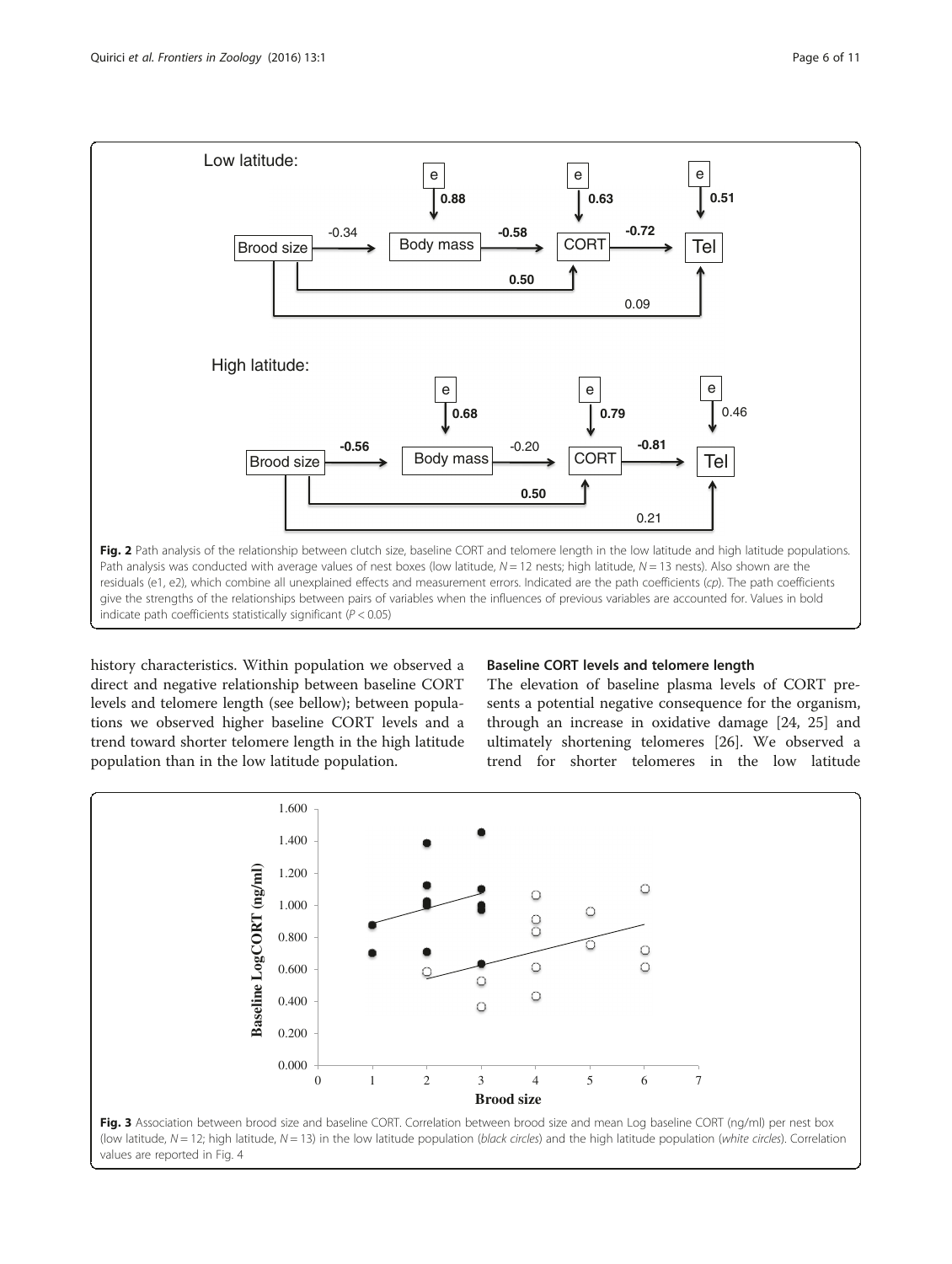<span id="page-6-0"></span>

population ( $p = 0.07$ ), the population that presented higher baseline CORT levels ( $p = 0.05$ ). In addition, we found a statistically negative significant relationship between baseline CORT and telomere length (path coefficients,  $p < 0.05$ ) in both populations. Taking these results together (shorter telomeres in the low latitude population and a negative relationship between CORT levels and telomere length), we suggest that baseline CORT negatively affects telomere length by shortening them, presumably via oxidative stress. For instance, recently Stier and collaborators [[65\]](#page-10-0) observed that 10 days old chicks of the king penguin (Aptenodytes patagonicus) that born late in the season had higher CORT and oxidative stress levels and shorter telomere length than those chicks that born early in the seasons. Although the

results of the aforementioned study and the result of our study in wild populations, together with experimental studies [[50](#page-9-0), [51,](#page-9-0) [66](#page-10-0)], goes in the same direction and suggest a strong association between stress (baseline CORT and/or oxidative stress) and telomere length, we cannot discard other mechanism that could affect telomere length, like alterations of early growth trajectories (e.g. [[67\]](#page-10-0)). Anyway the results of these investigations are interesting because it may help us to understand early life factors that determine telomere length, in particular considering that telomere attrition is higher during early life when growth and development are still occurring [[46](#page-9-0)–[48](#page-9-0)] and longitudinal analysis has demonstrated that telomere length in developing individuals, rather than in adulthood, is a strong predictor of lifespan, at least in

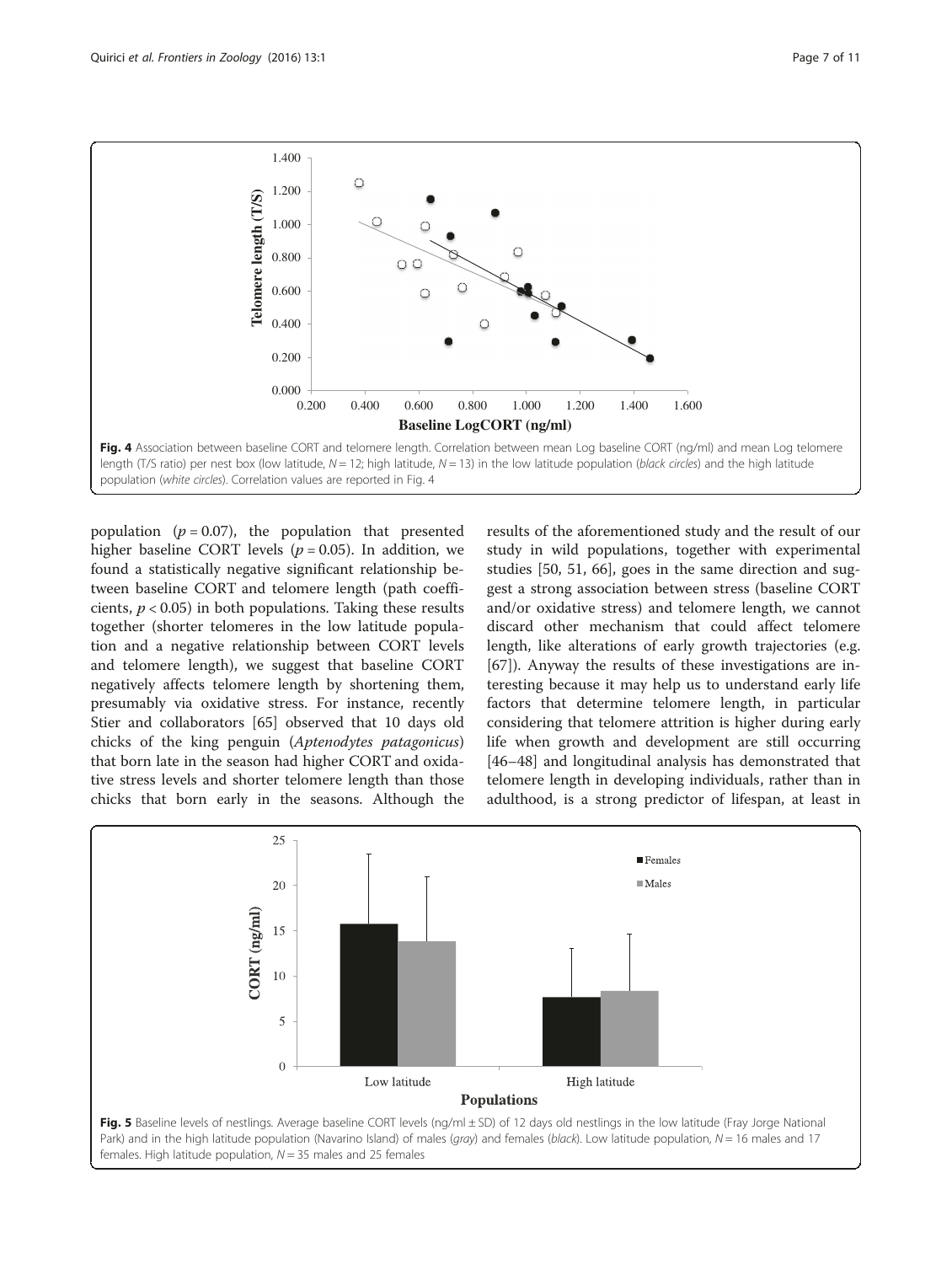<span id="page-7-0"></span>

Taeniopygia guttata- [[37\]](#page-9-0). In a concurrent study, we are carrying out a Capture-Mark-Recapture study (5 years of data) in order to evaluate apparent survival probabilities in relation to telomere length when nestlings were 12 days old in both populations. If early telomere length were a strong predictor of lifespan, we would predict a lower survival probability in the low latitude population.

In addition, in order to evaluate the role of CORT on telomere dynamics it would be interesting to investigate the rate of telomere loss of nestlings during developing (for an example in captivity, [[51\]](#page-9-0)) in both population, to evaluate if the magnitude of telomere loss is higher in the low latitude population, the population that presents higher levels of baseline CORT. Changes in the magnitude of telomere loss in relation to the environment have been registered in adult's birds. Angelier and colaborators [[39\]](#page-9-0) showed that telomeres of individuals of the American redstart (Setophaga ruticilla) that wintering in a low-quality habitat shorten more than those of individuals wintering in a high-quality habitat and in blacklegged kittiwakes (Rissa tridactyla) those individuals that have been experimentally stressed during the reproductive season, presented accelerated telomere loss when recaptured at the next year [[67](#page-10-0)].

Finally, the results of our path analysis suggest that telomere length decreased with an increase in baseline CORT levels and baseline CORT increased with brood size. Increasing the number of nest boxes sampled would have improved experimental validity, however path coefficients were still statistically significant. This result suggests that a competitive environment when the brood is larger (due to sibling competition) increased baseline CORT resulting in shorter telomere length. Others researchers have investigated the effect of early adversity on telomeres in altricial birds by manipulating brood size [[40](#page-9-0), [68](#page-10-0)], showing that telomere attrition accelerates in chicks in large broods, having a negative effect on survival at the next year [\[40\]](#page-9-0). However in our study brood size alone did not have a significant effect on telomere length in any of the two populations (low latitude:  $cp =$ 0.09, high latitude:  $cp = 0.21$ ). Our result is in concordance with the recent experiments of Nettle and collaborators [\[69\]](#page-10-0) in European starlings (Sturnus vulgaris), they demonstrated that rather than brood size per se, what accelerated telomere attrition was early life competitive disadvantage (for the smaller birds amongst the siblings in the nest). Our second result also is in agreement with the aforementioned study, although the magnitudes of the associations vary in both populations, we observed that baseline CORT decreased with an increase in body mass and body mass decrease with an increased in brood size ((in the low latitude population, we observed weaker association between brood size and body mass ( $pc = -0.34$ ) than between body weight and CORT ( $pc = -0.58$ ), while in the high latitude population we observed stronger association between brood size and body weight ( $pc = -0.56$ ) than between body mass and CORT ( $pc = -0.20$ )). Summarizing, although we did not manipulate brood size, within each population we observed higher baseline CORT levels in nestlings of bigger brood sizes ( $pc = 0.50$  in both populations) and shorter telomeres in those nestlings.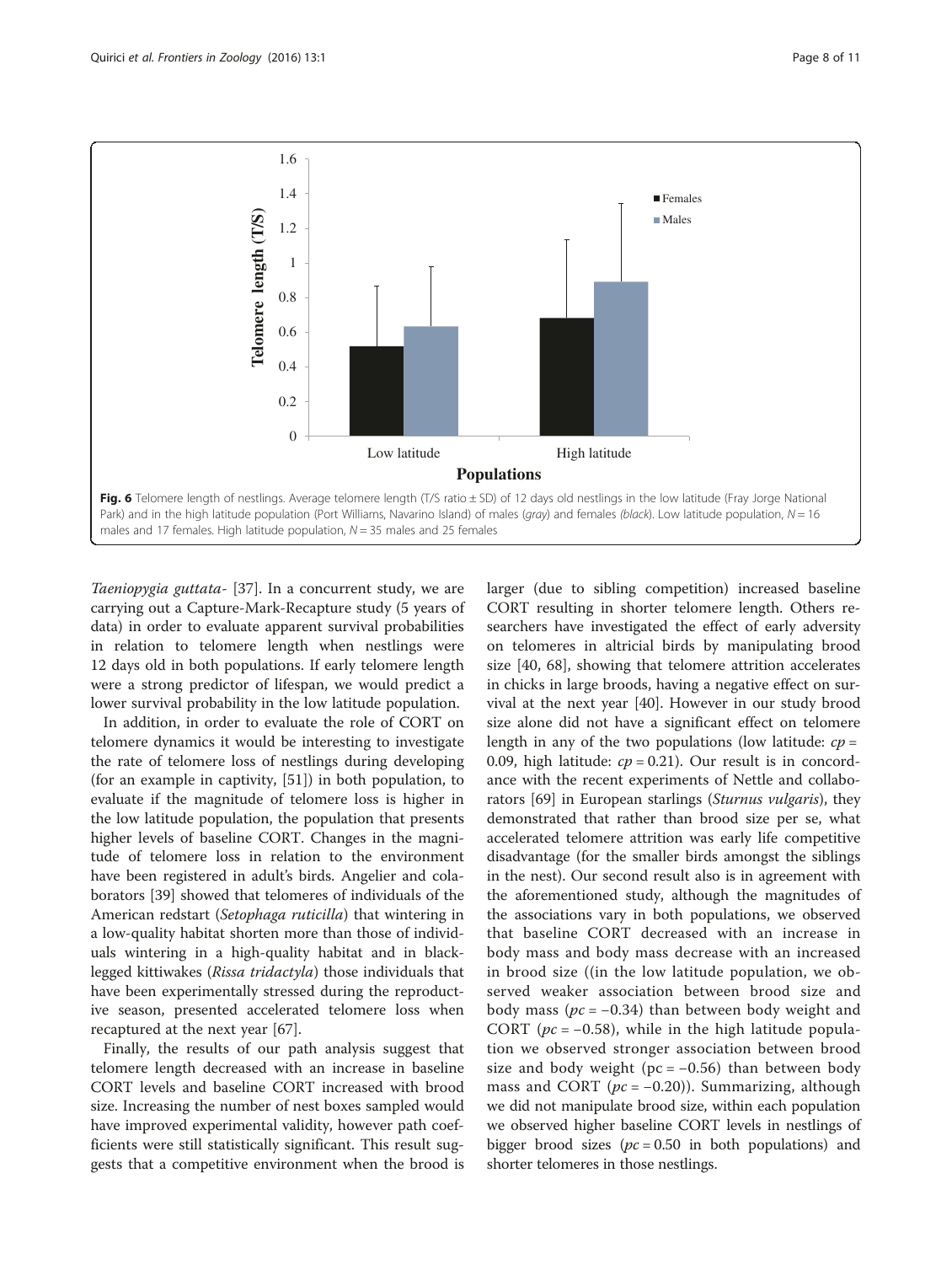## <span id="page-8-0"></span>Differences in baseline CORT levels of nestlings between populations

We observed that nestlings of Thorn-tailed Rayadito presented higher baseline CORT levels in the low latitude population than their high latitude counterparts. This pattern replicates the baseline CORT levels of Thorn-tailed Rayadito's adults [[55](#page-9-0)].

So, why did nestlings have the same pattern of baseline CORT as adults? One possible scenario is that the pattern we observed was the result of maternal effects either via maternally derived glucocorticoid deposition into the eggs [\[70, 71](#page-10-0)] or via parental care behaviour, such as provisioning rate and food quality [[8,](#page-9-0) [72, 73](#page-10-0)]. On the other hand, given that these two populations are genetically distinct [[74](#page-10-0), [75\]](#page-10-0), it is possible that differences exist in the set point of baseline CORT in individuals in each population (e.g., [[76](#page-10-0)]), and hence a relatively higher CORT level in the low latitude population may not mean these individuals are "more stressed".

Beyond the mechanism involved in determining baseline CORT levels and its possible behavioural consequences for nestlings such as increased begging [\[77, 78](#page-10-0)], increased sibling aggression [[17](#page-9-0)], increased learning abilities [\[57](#page-10-0)] or in the preparation of nestlings to an stressor environment via organization of the H-P-A axis [\[49,](#page-9-0) [79](#page-10-0), [80\]](#page-10-0) what we can conclude from our study is that baseline CORT levels of nestlings follow the same pattern of baseline CORT levels of adults, that is to say higher levels in the low latitude population. The habitat of the low latitude population has been characterized as a isolated relic forest from the Pleistocene period, where foginduced microclimatic conditions in the present day allow the forest to exist in an otherwise semiarid region, characterized by low primary productivity ([\[55](#page-9-0)], this study). So, one possibility is that baseline CORT levels of nestlings reflect habitat quality, as has occurred in adults of some species (721, [\[81](#page-10-0)–[86\]](#page-10-0)). However, we know little about if levels of baseline CORT reflect habitat quality in nestlings. To the best of our knowledge the only study that has evaluated levels of baseline CORT in nestlings inhabiting contrasting environments was the study of Blas and collaborators [[87\]](#page-10-0) in white storks (Ciconia ciconia). These authors observed that nestlings inhabiting crop fields had two-fold higher levels of baseline CORT when compared to nestlings inhabiting a marsh environment. One possibility is that the baseline CORT levels of Thorn-tailed Rayadito adults [\[55](#page-9-0)] and nestlings (the subject of this investigation) reflect habitat quality. For instance, low primary productivity and highly fragmented forest decrease the abundance of insects [\[88](#page-10-0), [89\]](#page-10-0), which forms the basis of the Thorn-tailed Rayadito"s diet. The sensitivity of Thorntailed Rayadito to differences in productivity should be not surprising. In general, habitat specialist species

are particularly vulnerable to the negative impacts of poor quality habitat [\[90](#page-10-0)] and in particular, forest specialist bird species are particularly sensitive, as they only inhabit a single habitat type [\[88](#page-10-0), [91\]](#page-10-0).

## Conclusions

Within each population we propose brood size, via its effect on body mass, as the main determinant in the values of baseline CORT we observed and subsequently in affecting telomere length. In addition we observed that nestlings of the same age presented differences in baseline CORT between the high and low latitude populations. We cannot determine the mechanism of such differences, but we observed that nestlings follow the same pattern as adults. Whether this trend is the result of genetic differences or maternal effect should be considered in future investigations. Taken together our results indicate the importance of the environmental conditions experienced early in life in affecting telomere length, and the relevance of integrative studies carried out in natural conditions.

#### Competing interests

The authors declare that they have no competing interests.

#### Authors' contributions

VQ collected samples, VQ, CJG, JSK analyzed samples and data, VQ performed statistics, VQ wrote the text. All authors read and approved the final text.

#### Acknowledgements

We warmly thank Cristóbal Venegas and Juan Monardez for help with fieldwork. Paulina L. González-Gómez and two anonymous reviewers provided useful comments to improve a previous version of this manuscript. Funding was provided through a FONDECYT Grant (No. 11130245) to V. Quirici and grants from FONDECYT (No. 1140548), ICM-005-002, and PFB-23- CONICYT to R.A.Vásquez. Assay work was supported through a USA National Science Foundation Grant (No. IOS-0750540) to J.C.Wingfield. Research was conducted under permit numbers 5193 and 6295 issued by the Servicio Agrícola y Ganadero (SAG), Chile. We thank Corporación Nacional Forestal (CONAF) for allowing our fieldwork at Fray Jorge National Park.

#### Author details

1 Departamento de Ecología y Biodiversidad, Facultad de Ecologíam y Recursos Naturales, Universidad Andres Bello, República 440, Santiago, Chile. <sup>2</sup>Escuela de Medicina Veterinaria, Talca, Facultad de Recursos Naturales y Medicina Veterinaria, Universidad Santo Tomás, Av. Carlos Schorr 255, Talca, Maule, Chile. <sup>3</sup>Department of Neurobiology, Physiology and Behavior, University of California, One Shields Avenue, Davis, CA 95616, USA. <sup>4</sup>Instituto de Ecología y Biodiversidad and Departamento de Ciencias Ecológicas, Facultad de Ciencias, Universidad de Chile, Las Palmeras 3425, Santiago, Chile.

#### Received: 15 October 2015 Accepted: 3 January 2016 Published online: 12 January 2016

#### References

- 1. Lindström J. Early development and fitness in birds and mammals. Trends Ecol Evol. 1999;14:343–8.
- 2. Monaghan P. Early growth conditions, phenotypic development and environmental change. Phil Trans R Soc B. 2008;363:1635–45.
- 3. Eeva T, Lehikoinen E. Growth and mortality of nestling great tits (Parus major) and pied flycatchers (Ficedula hypoleuca) in a heavy metal pollution gradient. Oecologia. 1996;108:631–9.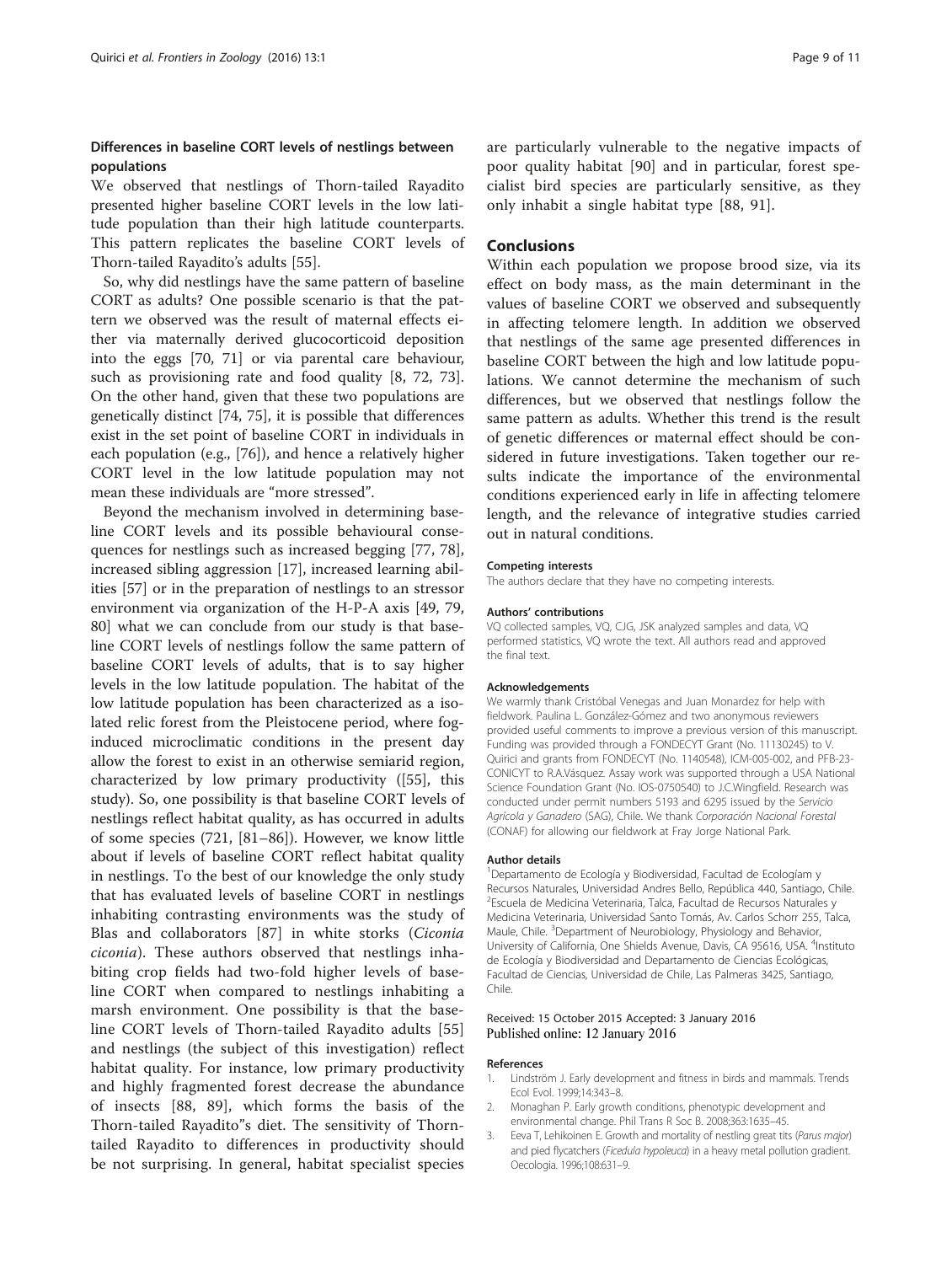- <span id="page-9-0"></span>4. Love OP, Bird DM, Shutt LJ. Plasma corticosterone in American kestrel siblings: effects of age, hatching order, and hatching asynchrony. Horm Behav. 2003;43:480–8.
- 5. Neuenschwander S, Brinkhof MWG, Kölliker M, Richner H. Brood size, sibling competition, and the cost of begging in great tits (Parus major). Behav Ecol. 2003;14:457–62.
- 6. Osorno JL, Kuchar A, Möstl E, De la Martinez-Puente J, Lobato E, Merino S, et al. Corticosterone metabolites in blue tit and pied flycatcher droppings: Effects of brood size, ectoparasites and temperature. Horm Behav. 2008;53:295–305.
- 7. Bize P, Stocker A, Jenni-Eiermann S, Gasparini J, Roulin A. Sudden weather deterioration but not brood size affects baseline corticosterone levels in nestling Alpine swifts. Horm Behav. 2010;58:591–8.
- 8. Rensel MA, Wilcoxen TE, Schoech SJ. The influence of nest attendance and provisioning on nestling stress physiology in the Florida scrubjay. Horm Behav. 2010;57:162–8.
- Lynn SE, Kern MD. Environmentally relevant bouts of cooling stimulate corticosterone secretion in free-living eastern bluebird (sialia sialis) nestlings: potential links between maternal behavior and corticosterone exposure in offspring. Gen Comp Endocrinol. 2013;196:1–7.
- 10. Wingfield JC. Modulation of the adrenocortical response to stress in birds. In: Davey, K.G., Peter, R.E., Tobe, S.S..Eds., Perspectives in Comparative Endocrinology. National Research Council of Canada, Ottawa; 1994. p. 520–8.
- 11. Sapolsky RM, Romero LM, Munck AU. How do glucocorticoids influence stress-responses? Integrating permissive, suppressive, stimulatory, and adaptive actions. Endocr Rev. 2000;21:55–89.
- 12. Romero LM. Physiological stress in ecology: lessons from biomedical research. Trends Ecol Evol. 2004;19:249–55.
- 13. Landys MM, Ramenofsky M, Wingfield JC. Actions of glucocorticoids at a seasonal baseline as compared to stress-related levels in the regulation of periodic life processes. Gen Comp Endocrinol. 2006;148:132–49.
- 14. Bókony V, Lendvai AZ, Liker A, Angelier F, Wingfield JC, Chastel O. Stress response and the value of reproduction: are birds prudent parents? Am Nat. 2009;173:589–98.
- 15. Romero LM. Seasonal changes in plasma glucocorticoid concentrations in free-living vertebrates. Gen Comp Endocrinol. 2002;128:1–24.
- 16. Kuhn ER, Geris KL, van der Geyten S, Mol KA, Darras VM. Inhibition and activation of the thyroidal axis by the adrenal axis in vertebrates. Comp Biochem Physiol A. 1990;120:169–74.
- 17. Kitaysky AS, Kitaiskaia EV, Piatt JF, Wingfield JC. Benefits and costs of increased levels of corticosterone in seabird chicks. Horm Behav. 2003;43:140–9.
- 18. Rubolini D, Romano M, Boncoraglio G, Ferrari RP, Martinelli R, Galeotti P, et al. Effects of elevated egg corticosterone levels on be- havior, growth, and immunity of yellow-legged gull (Larus michahellis) chicks. Horm Behav. 2005;47:592–605.
- 19. Saino N, Suffritti C, Martinelli R, Rubolini D, Møller AP. Immune response co-varies with corticosterone plasma levels under experimentally stressful conditions in nestling barn swallows (Hirundo rustica). Behav Ecol. 2003;14:318–25.
- 20. Spencer KA, Verhulst S. Delayed behavioral effects of postnatal exposure to corticosterone in the zebra finch (Taeniopygia guttata). Horm Behav. 2007;51:273–80.
- 21. Spencer KA, Verhulst S. Post-natal exposure to corticosterone affects standard metabolic rate in the zebra finch (Taeniopygia guttata). Gen Comp Endocrinol. 2008;159:250–6.
- 22. Müller C, Jenni-Eiermann S, Jenni L. Effects of a short period of elevated circulating corticosterone on postnatal growth in free-living Eurasian kestrels Falco tinnunculus. J Exp Biol. 2009;212:1405–12.
- 23. Blas J, Bortolotti GR, Tella JL, Baos R, Marchant TA. Stress response during development predicts fitness in a wild, long-lived vertebrate. Proc Natl Acad Sci U S A. 2007;104:8880–4.
- 24. Agostinho P, Cunha RA, Oliveira C. Neuroinflammation, oxidative stress and the pathogenesis of Alzheimer's disease. Curr Pharm Des. 2010;16:2766–78.
- 25. Constantini D, Marasco V, Møller AP. A meta-analysis of glucocorticoids as modulators of oxidative stress in vertebrates. J Comp Physiol B. 2011;181:447–56.
- 26. Bohr CT, Zhou F, Vallabhaneni H, Wang Z, Rhee DB, Lu J, et al. Characterization of oxidative guanine damage and repair in mammalian telomeres. PLoS Genetics. 2010;6:e1000951.
- 27. Xin H, Liu D, Songyang Z. The telosome/shelterin complex and its functions. Genome Biol. 2008;9:232.
- 28. Aubert G, Lansdorp PM. Telomeres and aging. Physiol Review. 2008;88:557–79.
- 29. Olovnikov AM. Telomeres, telomerase, and aging: origin of the theory. Exp Gerontol. 1996;31:443–8.
- 30. Campisi J. Cellular senescence and apoptosis: how cellular responses might influence aging phenotypes. Exp Gerontol. 2003;38:5–11.
- 31. Cawthon RM, Smith KR, O'Brien E, Sivatchenko A, Kerber RA. Association between telomere length in blood and mortality in people aged 60 years or older. Lancet. 2003;361:393–5.
- 32. Haussmann MF, Winkler DW, Vleck CM. Longer telomeres associated with higher survival in birds. Biol Lett. 2005;1:212–4.
- 33. Pauliny A, Wagner RH, Augustin J, Szep T, Blomqvist D. Age-independent telomere length predicts fitness in two bird species. Mol Ecol. 2006;15:1681–7.
- 34. Bize P, Criscuolo F, Metcalfe NB, Nasir L, Monaghan P. Telomere dynamics rather than age predict life expectancy in the wild. Proc Roy Soc Lond B. 2009;276:1679–83.
- 35. Salomons HM, Mulder GA, Van de Zande L, Haussmann MF, Linskens MHK, Verhulst S. Telomere shortening and survival in free-living corvids. Proc Roy Soc Lond B. 2009;276:3157–65.
- 36. Foote CG, Daunt F, González-Solís J, Nasir L, Phillips RA, Monaghana P. Individual state and survival prospects: age, sex, and telomere length in a long-lived seabird. Behav Ecol. 2011;22:156–61.
- 37. Heidinger BJ, Blount JD, Bonera W, Griffiths K, Metcalfe NB, Monaghan P. Telomere length in early life predicts lifespan. Proc Natl Acad Sci U S A. 2012;109:1743–8.
- 38. Barrett ELB, Burke TA, Hammers M, Komdeur J, Richardson DS. Telomere length and dynamics predict mortality in a wild longitudinal study. Mol Ecol. 2013;22:249–59.
- 39. Angelier F, Vleck CM, Holberton RL, Marra PP. Telomere length, nonbreeding habitat and return rate in male American redstarts. Func Ecol. 2013;27:342–50.
- 40. Boonekamp JJ, Mulder GA, Salomons HM, Dijkstra C, Verhulst S. Nestling telomere shortening, but not telomere length, reflects developmental stress and predicts survival in wild birds. Proc Roy Soc Lond B. 2014;281:20133287.
- 41. Haussmann MF, Vleck CM. Telomere length provides a new technique for aging animals. Oecologia. 2002;130:325–8.
- 42. Bayer J, Thomas G, Kolvraa S, Graakjaer J, Der-Sarkissian H, Schmitz A, et al. Allele specific relative telomere lengths and inheritance. Human Genetics. 2006;119:344.
- 43. Reichert S, Rojas ER, Zahn S, Robin J-P, Criscuolo F, Massemin S. Maternal telomere length inheritance in the king penguin. Heredity. 2015;114:10–6.
- 44. von Zglinicki T. Oxidative stress shortens telomeres. Trends Biochem Sci. 2002;27:339–44.
- 45. Houben JMJ, Moonen HJJ, van Shooten FJ, Hageman GJ. Telomere length assessment: biomarker of chronic oxidative stress? Free Radic Biol Medi. 2008;44:235–46.
- 46. Zeichner SL, Palumbo P, Feng Y, Xiao X, Gee D, Sleasman J, et al. Rapid telomere shortening in children. Blood. 1999;93:2824–30.
- 47. Friedrich U, Schwab M, Griese EU, Fritz P, Koltz U. Telomeres in neonates: new insights in fetal hematopoiesis. Pediatr Res. 2001;49:252–6.
- 48. Hall ME, Nasir L, Daunt F, Gault EA, Croxall JP, Wanless S, et al. Telomere loss in relation to age and early environment in long-lived birds. Proc R Soc Lond. 2004;271:1571–6.
- 49. Price LH, Kao HT, Burgers DE, Carpenter LL, Tyrka AR. Telomeres and earlylife stress: an overview. Biol Psychi. 2013;73:15–23.
- 50. Haussmann MF, Longenecker AS, Marchetto NM, Juliano SA, Bowden RM. Embryonic exposure to corticosterone modifies the juvenile stress response, oxidative stress and telomere length. Proc R Soc Lond B. 2012;279:1447–56.
- 51. Tissier ML, Williams TD, Criscuolo F. Maternal effects underlie ageing costs of growth in the Zebra Finch (Taeniopygia guttata). PlosOne. 2014;9:e97705.
- 52. Remsen JV. Family Furnariidae (ovenbirds). In: Christie DA, Elliott A, del Hoyo J, editors. Handbook of the Birds of the World. Broadbills to Tapaculos. Barcelona: Lynx Edicions; 2003. p. 162–357.
- 53. Moreno J, Merino S, Lobato E, Rodríguez-Girone MA, Vásquez RA. Sexual dimorphism and parental roles in the thorn-tailed rayadito (furnariidae). Condor. 2007;109:312–20.
- 54. Moreno J, Merino S, Vásquez RA, Armesto JJ. Breeding biology of the thorntailed rayadito (furnariidae) in south-temperate rainforests of Chile. Condor. 2005;107:69–77.
- 55. Quirici V, Venegas CI, González-Gómez PL, Castaño-Villa GJ, Wingfield JC, Vásquez RA. Baseline corticosterone and stress response in the thorn-tailed rayadito (aphrastura spinicauda) along a latitudinal gradient. Gen Comp Endocrinol. 2014;198:39–46.